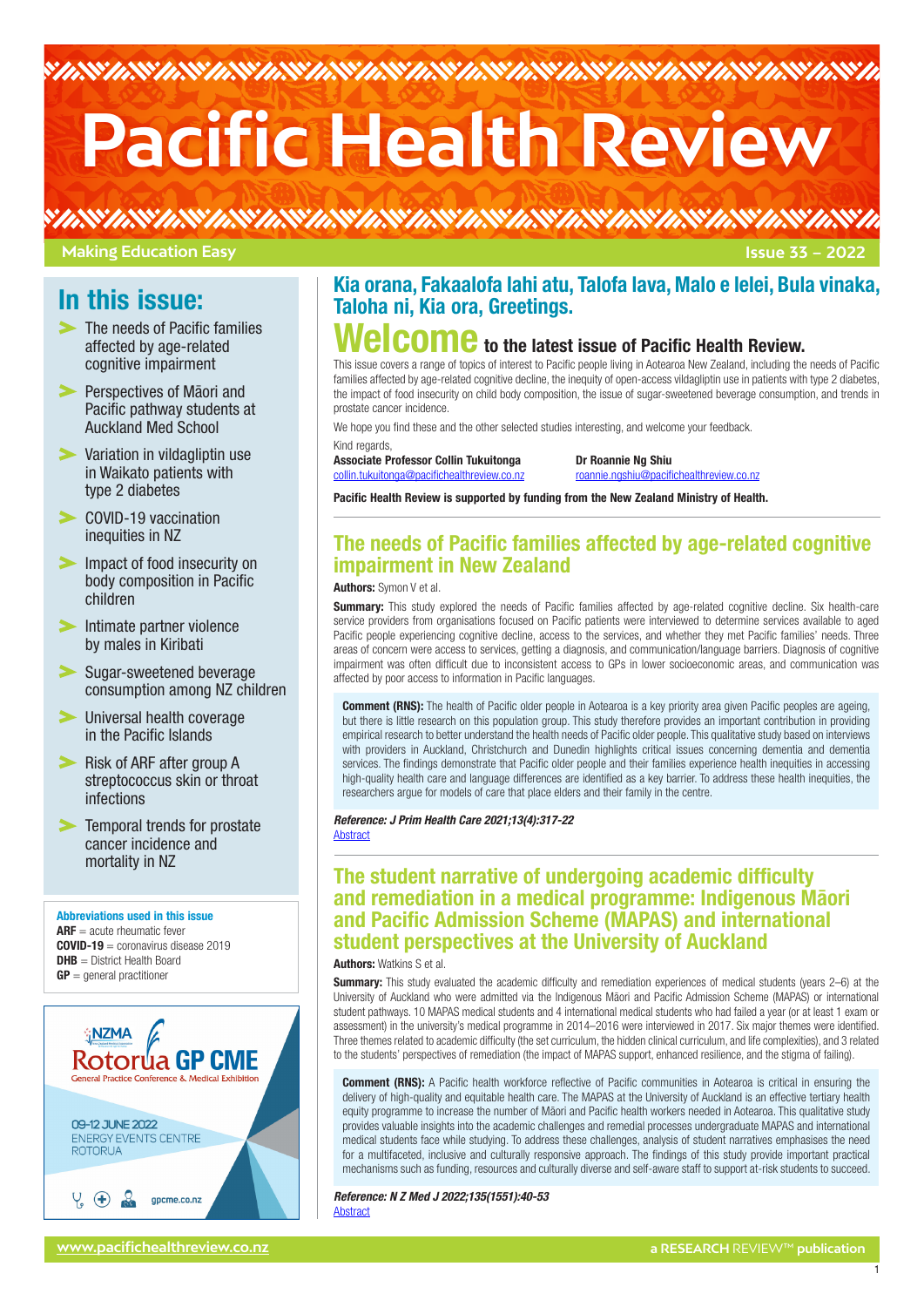# <span id="page-1-0"></span>Pacific Health Review<br>WAWANYAWAWAWAWAWAWAWAWAWAWAWAWAWAWAWAWA

# Variation in open access vildagliptin use in Waikato patients with type 2 diabetes

#### Authors: Chepulis L et al.

Summary: This study investigated the variation in use of vildagliptin in Waikato patients with type 2 diabetes after approval of open access funding in Oct 2018. Data were collected from 31 general practices for 3971 patients with type 2 diabetes who had received at least 1 diabetes medication in the 12 months prior to funding approval of vildagliptin. 18.2% of patients started vildagliptin therapy after Oct 2018; mean time to first dispensing after funding approval was 192.1 days. Logistic regression analysis showed that, compared with European patients, Asian patients were more likely to receive vildagliptin and Māori patients were less likely. Younger patients and those with a glycated haemoglobin level >64 mmol/mol were also more likely to start vildagliptin therapy. Vildagliptin use ranged from 0.0–82.4% across general practices.

Comment (RNS): Pacific peoples in Aotearoa experience the highest rates of diabetes of all ethnic groups and are less likely to experience reasonable glycaemic control. Therefore data on diabetes management and quality of care for Pacific people is essential to avoid severe complications from diabetes, including chronic kidney disease, cardiovascular disease and lower limb amputations. Vildagliptin therapy has been shown to be suitable for patients with impaired renal function or established cardiovascular disease. The findings from this study show that there is inequity in the initial uptake and use of open-access vildagliptin in the Waikato region, and therefore provide an important contribution to understanding the gaps in diabetes treatment and management for Pacific people.

*Reference: N Z Med J 2022;135(1548):77-88* [Abstract](https://journal.nzma.org.nz/journal-articles/variation-in-open-access-vildagliptin-use-in-waikato-patients-with-type-2-diabetes)

## Structural disadvantage for priority populations: The spatial inequity of COVID-19 vaccination services in Aotearoa

#### Authors: Whitehead J et al.

**Summary:** This study examined the equity of distribution of COVID-19 vaccination services across Aotearoa New Zealand. Accessibility to vaccination services appeared to be better in major cities than rural regions. Priority populations (Māori, Pasifika, and older individuals) were found to have significantly poorer access to vaccination services. Access to vaccination services also varied significantly by DHB region, and by the proportion of DHB priority population groups living in areas with poor access to vaccination services.

Comment (RNS): Using the Delta variant of COVID-19 in 2021 as context, the researchers provide valuable insights to achieving equitable immunisation in Aotearoa. The focus of the study was on spatial accessibility to services listed on the Healthpoint website. It therefore excluded most of the new 'pop-up' health services established specifically for COVID-19 vaccinations. Analysis of the spatial data showed spatial inequities exist in accessing vaccination services for Māori, Pasifika, older people and rural residents even with the addition of new health services such as COVID-19 vaccination services. This study provides pertinent and relevant learnings that can inform national strategies and approaches to monitor and improve health service equity for priority populations across Aotearoa.

*Reference: N Z Med J 2022;135(1551):54-67* [Abstract](https://journal.nzma.org.nz/journal-articles/structural-disadvantage-for-priority-populations-the-spatial-inequity-of-covid-19-vaccination-services-in-aotearoa-open-access)

**sthma** 

Respiratory



diabetes

new zealand



#### Independent commentary by Dr Roannie Ng Shiu

Dr Roannie Ng Shiu is the Pasifika Medical Association (PMA) Senior Research Fellow with the University of Auckland Faulty and Medical and Health Sciences Office of the Associate-Dean Pacific. Her primary role is to deliver robust high-quality Pacific health equity

research and to increase the Pacific health workforce in Aotearoa with the recruitment and retention of Pacific health students. She was previously with the Department of Pacific Affairs at the Australian National University. FOR FULL BIO [CLICK HERE](https://www.researchreview.co.nz/nz/Writers.aspx?area=13936,13965&id=13965)

# Pacific Islands Families Study: Adverse impact of food insecurity on child body composition

#### Authors: Oyama S et al.

**Summary:** This analysis of the Pacific Islands Families Study (PIFS) investigated whether exposure to malnutrition due to household food insecurity during foetal life and early infancy is associated with body composition in adolescence. In the year 2000, mothers in the PIFS were asked questions about food security at their 6-week postpartum check-up. 931 of their offspring were then assessed for height and weight at age 14 years. Of these offspring, 10 girls and 10 boys from each weight decile were randomly selected to undergo dual x-ray absorptiometry measurements, including appendicular skeletal muscle mass (ASMM) and visceral adipose tissue (VAT). Boys born to families experiencing food insecurity had greater birthweights and greater % fat, less % ASMM and greater % VAT of total weight at age 14 years than boys born to families with food security. In contrast, household food security status had no impact on birthweight or body composition at age 14 years in girls.

**Comment (RNS):** Food insecurity is a critical issue for Pacific families, considering the economic and health impacts of COVID-19 both in Aotearoa and across the globe. Using questions on food security collected once during the longitudinal PIFS study, the authors seek to examine issues of how food insecurity for pregnant mothers affects child growth and development. Despite the study's limitations in investigating food insecurity in-depth, as outlined by the authors, the analysis of the food security data supports findings from previous studies relating to early metabolic programming. This article provides useful directions for further research into food security and ensuring accessibility to nutritious food for Pacific children and families, given the increased poverty in Aotearoa. Furthermore, the authors share learnings for future longitudinal studies that may wish to include domains on poverty, food security and malnutrition.

*Reference: N Z Med J 2021;134(1543):30-8* [Abstract](https://journal.nzma.org.nz/journal-articles/pacific-islands-families-study-adverse-impact-of-food-insecurity-on-child-body-composition)

### Prevalence and factors associated with men's perpetration of intimate partner violence in South Tarawa, Kiribati

#### Authors: Miedema SS et al.

**Summary:** This cross-sectional study in Kiribati investigated the prevalence of maleperpetrated intimate partner violence. 429 married men aged 15–49 years living in South Tarawa, Kiribati, were interviewed about their perpetration of physical and sexual violence against their female partner. Two-thirds (63%) of the men reported committing physical and/or sexual intimate partner violence in the past year. Modifiable risk factors included child physical abuse (adjusted odds ratio  $[aOR]$ ,  $2.31$ ;  $p=0.01$ ), gender inequitable attitudes (aOR, 1.12; p=0.02), gang involvement (aOR, 3.36; p=0.01) and involvement in fights with weapons (aOR, 3.54; p=0.004).

**Comment (CT):** Several studies have shown that violence against women and girls is a particular problem in the Pacific region with prevalence among the highest in the world. Similar estimates have been established for Pacific people in NZ. The problem is underreported. This study from Kiribati confirms the extent of the problem where two-thirds of the men interviewed reported committing physical and/or sexual violence against their female partner. This is likely to be an underestimate given the public reaction and stigma associated with violence against women. Despite various interventions, violence against women and girls continues to be a major public health problem in the region. It is a blight on the region where political and health leaders have declared Healthy Islands as the underlying aim for the Pacific. The 'Spotlight' initiative is a global multi-year partnership between the United Nations and the European Union to eliminate violence against women and girls in the Pacific region.

*Reference: Asia Pac J Public Health 2022; published online Mar 21* **[Abstract](https://doi.org/10.1177/10105395221085151)** 

# **to read previous issues of [CLICK HERE](https://www.pacifichealthreview.co.nz/ph/Pages/Recent-Reviews.aspx) Pacific Health Review**



This Research Review has been endorsed by The Royal New Zealand College of General Practitioners (RNZCGP) and has been approved for up to 1 CME credit for the General Practice Educational Programme (GPEP) and Continuing Professional Development (CPD) purposes. You can record your CME credits in your [RNZCGP Dashboard](https://www.rnzcgp.org.nz/RNZCGP/Contact_Management/Sign_In.aspx)



Time spent reading this publication has been approved for CNE by The College of Nurses Aotearoa (NZ) for RNs and NPs. For more information on how to claim CNE hours please **[CLICK HERE](http://www.nurse.org.nz/continuing-nursing-education-cne-template.html)** 

2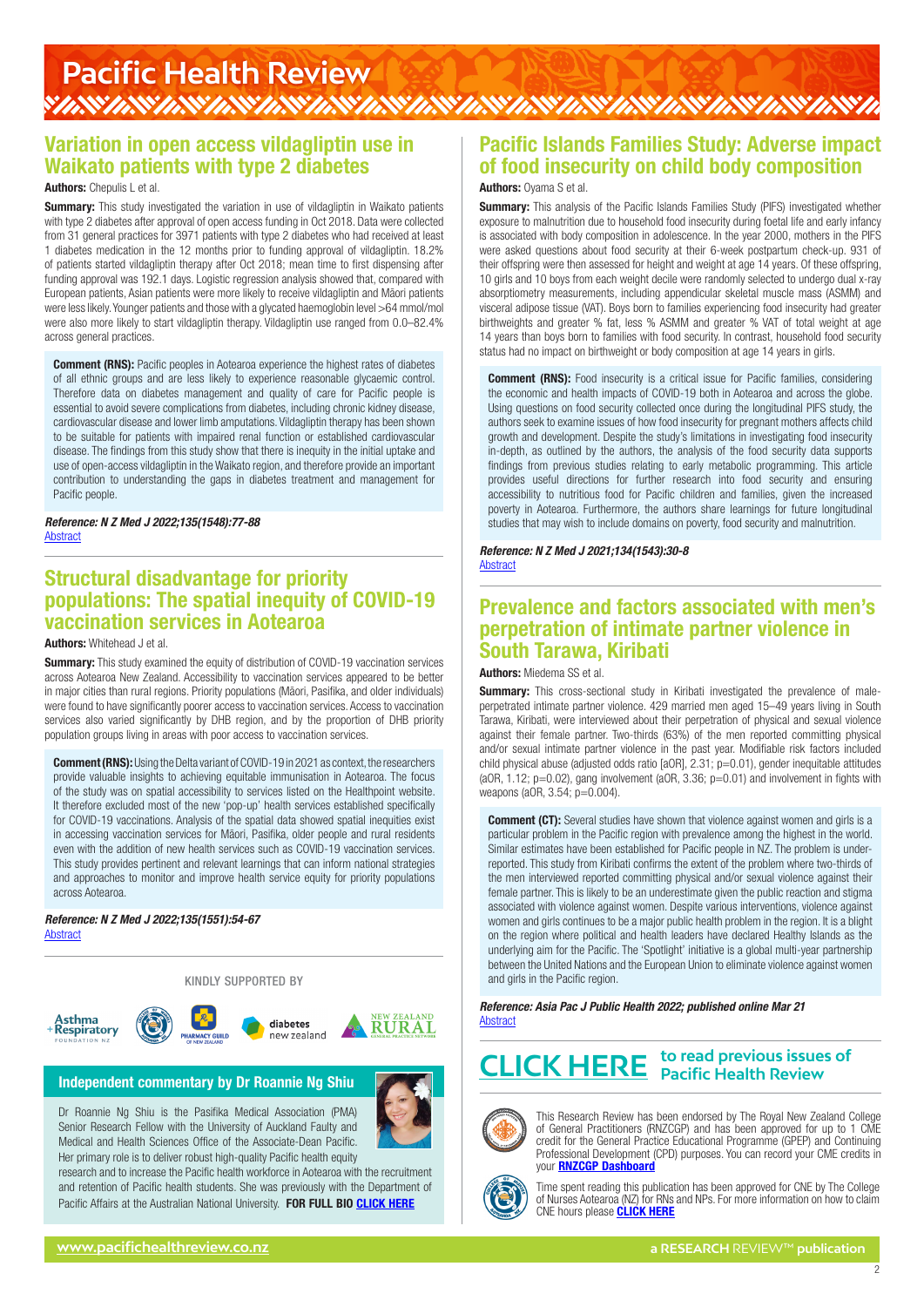# If you're Māori If you're Māori or Pasifika, aged or Pasifika, aged 55 and over, 55 and over, get your FREE flu get your FREE flu vaccination vaccination

To find out more visit **[health.govt.nz/flu](http://health.govt.nz/flu)** or call **Healthline** on **0800 611 116**

Te Kāwanatanga o Aotearoa **New Zealand Government** HP8109 | FLU Pasifika - 55+ | A3 Poster | 13April 2022





3

**[www.pacifichealthreview.co.nz](http://www.pacifichealthreview.co.nz) a RESEARCH** REVIEW™ **publication**